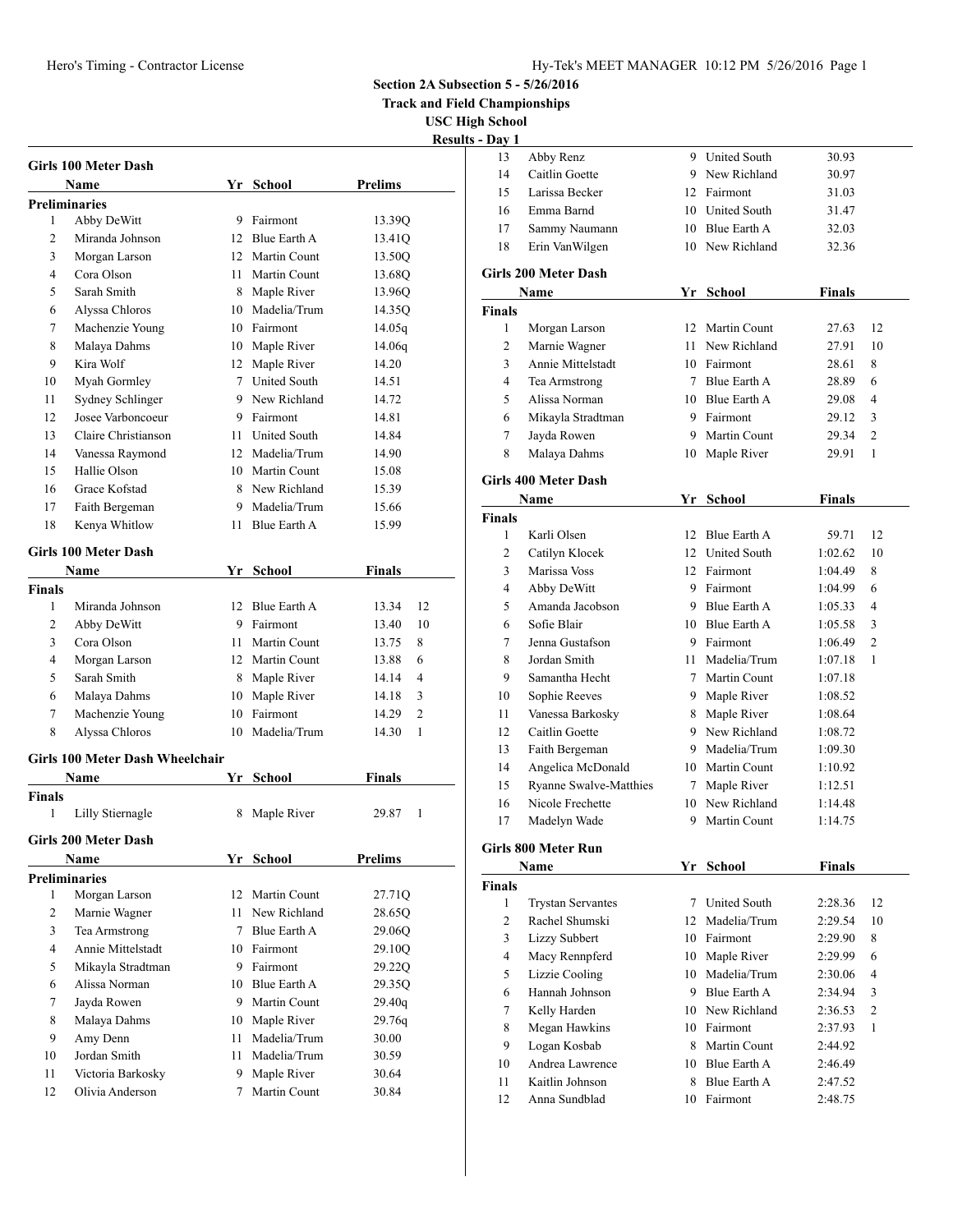#### Hero's Timing - Contractor License Hy-Tek's MEET MANAGER 10:12 PM 5/26/2016 Page 2

**Section 2A Subsection 5 - 5/26/2016**

**Track and Field Championships**

**USC High School** ults - Day 1

|                |                                       |      |                     |               | Res            |
|----------------|---------------------------------------|------|---------------------|---------------|----------------|
|                | Finals  (Girls 800 Meter Run)         |      |                     |               |                |
|                | Name                                  |      | Yr School           | Finals        |                |
| 13             | Ashley Graham                         | 11.  | <b>United South</b> | 2:48.77       |                |
| 14             | Hailey Westrum                        |      | 9 New Richland      | 2:49.59       |                |
| 15             | Alexis Swalve-Matthies                |      | 7 Maple River       | 2:52.28       |                |
| 16             | Jasmine Longley                       |      | 10 Martin Count     | 2:52.86       |                |
| 17             | Mackenzie Petersen                    |      | 7 Martin Count      | 2:55.49       |                |
| 18             | Amber Coudron                         |      | 8 Madelia/Trum      | 3:02.39       |                |
| 19             | Katherine Lewer                       |      | 12 New Richland     | 3:03.06       |                |
|                | <b>Girls 800 Meter Run Wheelchair</b> |      |                     |               |                |
|                | Name                                  |      | Yr School           | <b>Finals</b> |                |
| <b>Finals</b>  |                                       |      |                     |               |                |
| $\mathbf{1}$   | Lilly Stiernagle                      | 8    | Maple River         | 4:10.51       | 1              |
|                | Girls 1600 Meter Run                  |      |                     |               |                |
|                | Name                                  |      | Yr School           | Finals        |                |
| Finals         |                                       |      |                     |               |                |
| 1              | <b>Beth Stevermer</b>                 |      | 10 United South     | 5:38.97       | 12             |
| 2              | Gabby Passmore                        |      | 12 Maple River      | 5:44.55       | 10             |
| 3              | <b>Taylor Doering</b>                 |      | 11 Maple River      | 5:49.35       | 8              |
| 4              | <b>Brooke Anderson</b>                | 11 - | Martin Count        | 5:56.46       | 6              |
| 5              | Anna Sundblad                         |      | 10 Fairmont         | 5:59.06       | $\overline{4}$ |
| 6              | Sarah Krumholz                        |      | 9 Fairmont          | 6:02.58       | 3              |
| 7              | Callie Stevermer                      |      | 9 Blue Earth A      | 6:03.14       | 2              |
| 8              | Mackenzie Petersen                    |      | 7 Martin Count      | 6:04.97       | 1              |
| 9              | Annie Prigge                          |      | 8 New Richland      | 6:06.72       |                |
| 10             | Emily Haugen                          |      | 11 Fairmont         | 6:08.52       |                |
| 11             | Lauren Thunsted                       |      | 7 United South      | 6:11.25       |                |
| 12             | Sidney Blair                          |      | 9 Blue Earth A      | 6:21.12       |                |
| 13             | Dylan Gregory                         |      | 8 Martin Count      | 6:24.11       |                |
| 14             | Hailey Westrum                        |      | 9 New Richland      | 6:24.32       |                |
| 15             | Madisyn Bueltel                       |      | 9 New Richland      | 6:36.88       |                |
| 16             | <b>Bryn Evans</b>                     |      | 7 United South      | 6:43.71       |                |
| 17             | Melodie DeVlaeminek                   | 11   | Madelia/Trum        | 6:49.00       |                |
| 18             | Amber Coudron                         | 8    | Madelia/Trum        | 6:54.39       |                |
|                | Girls 3200 Meter Run                  |      |                     |               |                |
|                | <b>Name</b>                           |      | Yr School           | <b>Finals</b> |                |
| Finals         |                                       |      |                     |               |                |
| 1              | Marissa Whitehead                     |      | 7 Martin Count      | 12:06.94      | 12             |
| $\overline{c}$ | Whitney Smith                         |      | 12 Martin Count     | 12:35.08      | 10             |
| 3              | Emily Haugen                          | 11   | Fairmont            | 13:19.30      | 8              |
| 4              | Sarah Krumholz                        |      | 9 Fairmont          | 13:23.19      | 6              |
| 5              | Aiyana Passmore                       | 7    | Maple River         | 13:59.85      | 4              |
| 6              | Emily Prigge                          |      | 10 New Richland     | 14:10.53      | 3              |
| 7              | Jade Mely                             |      | 8 New Richland      | 14:16.68      | 2              |
| 8              | Sarah Bartz                           |      | 12 Fairmont         | 14:25.79      | $\mathbf{1}$   |
| 9              | Angelica McDonald                     |      | 10 Martin Count     | 14:31.56      |                |
| 10             | Courtney Zaharia                      | 11 - | Madelia/Trum        | 14:32.81      |                |
| 11             | Tikvah Schwartz                       |      | 12 United South     | 15:06.78      |                |
| 12             | Micaela Vaale                         |      | 8 New Richland      | 15:19.86      |                |
| 13             | Mackenzie Peterson                    |      | 8 Madelia/Trum      | 15:36.06      |                |
| 14             | Mariah Davis                          | 11   | Maple River         | 16:09.76      |                |
| 15             | Kristen Hubbard                       | 7    | United South        | 16:51.51      |                |
|                |                                       |      |                     |               |                |

|                | <b>Girls 100 Meter Hurdles</b> |    |                 |                         |
|----------------|--------------------------------|----|-----------------|-------------------------|
|                | <b>Name</b>                    |    | Yr School       | <b>Prelims</b>          |
|                | <b>Preliminaries</b>           |    |                 |                         |
| 1              | Melissa Hagedorn               |    | 10 Blue Earth A | 16.86Q                  |
| $\overline{c}$ | Renae Wallace                  | 11 | Madelia/Trum    | 16.89Q                  |
| 3              | <b>Lizzy Subbert</b>           |    | 10 Fairmont     | 16.90Q                  |
| $\overline{4}$ | Haley Harder                   |    | 12 Fairmont     | 17.17Q                  |
| 5              | Hailey Schuller                |    | 12 New Richland | 17.42Q                  |
| 6              | Georgia Pederson               |    | 11 Maple River  | 18.28Q                  |
| 7              | Rachel Larson                  |    | 11 Maple River  | 18.30q                  |
| 8              | Abby Bachenberg                |    | 9 Martin Count  | 18.81q                  |
| 9              | Abby Renz                      |    | 9 United South  | 19.13                   |
| 10             | Tyra Johnson                   |    | 11 United South | 19.70                   |
| 11             | Abby Calkins                   |    | 8 Madelia/Trum  | 20.01                   |
| 12             | Emma Koehler                   |    | 10 Fairmont     | 20.07                   |
| 13             | Hallie Olson                   |    | 10 Martin Count | 20.94                   |
| 14             | Skylar Carlson                 |    | 7 United South  | 21.11                   |
| 15             | Maurya Johnson                 |    | 11 New Richland | 21.33                   |
| 16             | Nicole Wallin                  |    | 12 New Richland | 21.40                   |
|                | <b>Girls 100 Meter Hurdles</b> |    |                 |                         |
|                | Name                           | Yr | School          | <b>Finals</b>           |
| <b>Finals</b>  |                                |    |                 |                         |
| $\mathbf{1}$   | <b>Lizzy Subbert</b>           |    | 10 Fairmont     | 12<br>16.62             |
| 2              | Melissa Hagedorn               |    | 10 Blue Earth A | 10<br>17.05             |
| 3              | Hailey Schuller                |    | 12 New Richland | 8<br>17.07              |
| $\overline{4}$ | Renae Wallace                  | 11 | Madelia/Trum    | 17.31<br>6              |
| 5              | Haley Harder                   |    | 12 Fairmont     | $\overline{4}$<br>17.48 |
| 6              | Rachel Larson                  | 11 | Maple River     | 3<br>18.47              |
| 7              | Georgia Pederson               | 11 | Maple River     | $\overline{2}$<br>18.62 |
| 8              | Abby Bachenberg                | 9  | Martin Count    | 18.63<br>1              |
|                | <b>Girls 300 Meter Hurdles</b> |    |                 |                         |
|                | Name                           |    | Yr School       | <b>Finals</b>           |
| <b>Finals</b>  |                                |    |                 |                         |
| 1              | Morgan Larson                  |    | 12 Martin Count | 47.22<br>12             |
| $\overline{c}$ | <b>Taylor Grandgenett</b>      |    | 12 Blue Earth A | 10<br>47.76             |
| 3              | Shayna Stevermer               |    | 12 Blue Earth A | 8<br>48.90              |
| 4              | Haley Harder                   |    | 12 Fairmont     | 49.37<br>6              |
| 5              | Olivia Christopherson          |    | 9 New Richland  | $\overline{4}$<br>52.81 |
| 6              | Hailey Schuller                |    | 12 New Richland | 3<br>52.95              |
| 7              | Abby Bachenberg                |    | 9 Martin Count  | $\overline{2}$<br>52.99 |
| 8              | Maiya Dietz                    |    | 9 Fairmont      | 1<br>53.41              |
| 9              | Renae Wallace                  | 11 | Madelia/Trum    | 54.26                   |
| 10             | Abby Calkins                   | 8  | Madelia/Trum    | 55.22                   |

| -10 | Abby Calkins     | 8 Madelia/Trum  | 55.22   |
|-----|------------------|-----------------|---------|
| -11 | Emma Koehler     | 10 Fairmont     | 55.26   |
| 12  | Heidi Herrmann   | 8 Blue Earth A  | 56.85   |
| 13  | Skylar Carlson   | 7 United South  | 57.52   |
| 14  | Tyra Johnson     | 11 United South | 57.84   |
| -15 | Courtney Zaharia | 11 Madelia/Trum | 1:00.46 |

Nicole Wallin 12 New Richland 1:02.64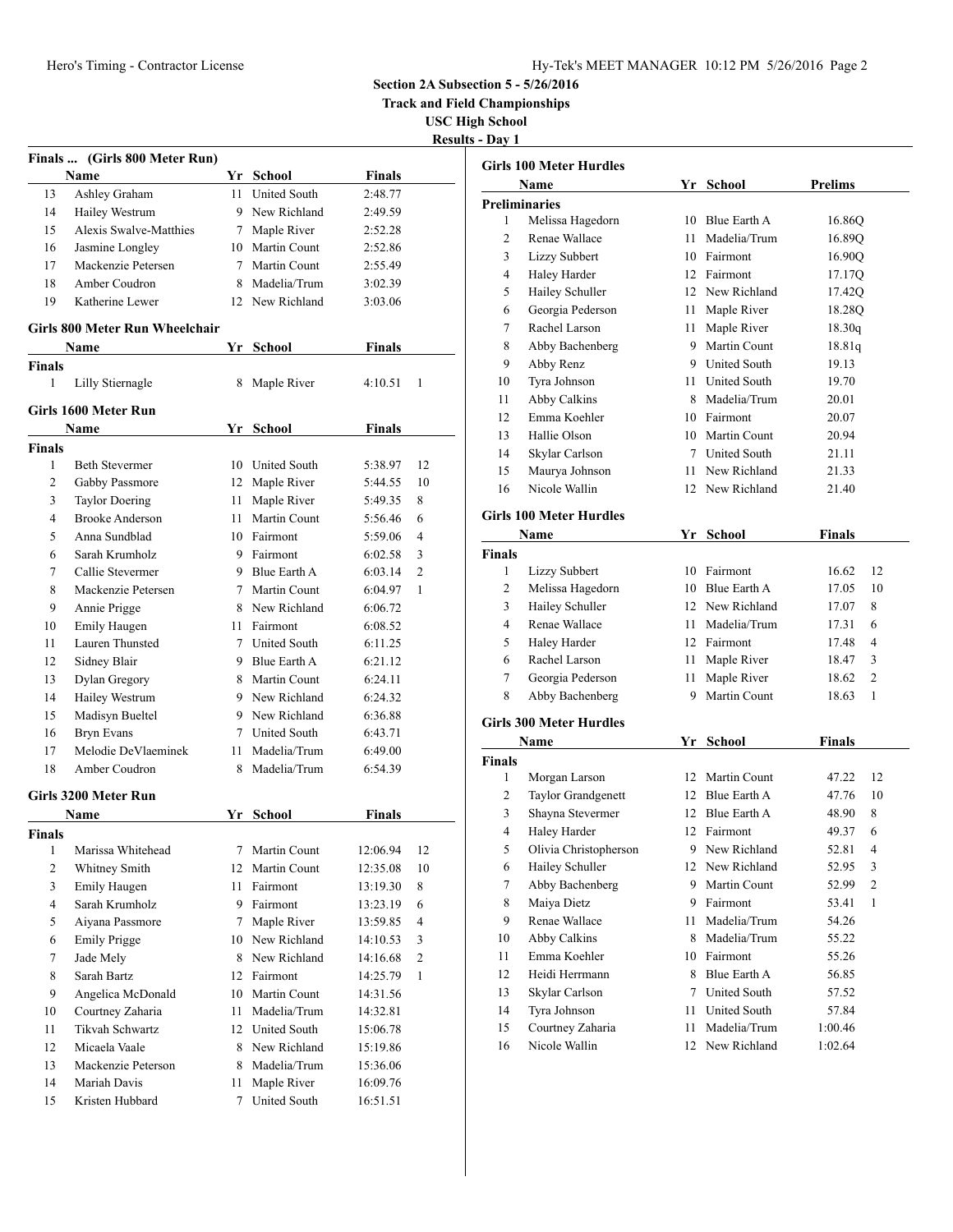## Hy-Tek's MEET MANAGER 10:12 PM 5/26/2016 Page 3

**Section 2A Subsection 5 - 5/26/2016**

**Track and Field Championships**

**USC High School**

**Results - Day 1**

|                |                         |    |                 |               | Resun |
|----------------|-------------------------|----|-----------------|---------------|-------|
|                | Girls 4x100 Meter Relay |    |                 |               |       |
|                | Team                    |    | Relay           | Finals        |       |
| <b>Finals</b>  |                         |    |                 |               |       |
| 1              | <b>Blue Earth Area</b>  |    |                 | 51.67         | 12    |
| $\overline{c}$ | Fairmont                |    |                 | 53.73         | 10    |
| 3              | Madelia/Truman*         |    |                 | 54.56         | 8     |
| 4              | Maple River             |    |                 | 54.68         | 6     |
| 5              | New Richland-H-E-G      |    |                 | 56.11         | 4     |
| 6              | United South Central*   |    |                 | 56.96         | 3     |
| 7              | Martin County West      |    |                 | 58.50         | 2     |
|                | Girls 4x200 Meter Relay |    |                 |               |       |
|                | Team                    |    | Relay           | Finals        |       |
| <b>Finals</b>  |                         |    |                 |               |       |
| 1              | <b>Blue Earth Area</b>  |    |                 | 1:47.78       | 12    |
| $\overline{c}$ | New Richland-H-E-G      |    |                 | 1:51.80       | 10    |
| 3              | Fairmont                |    |                 | 1:53.27       | 8     |
| 4              | Madelia/Truman*         |    |                 | 1:55.22       | 6     |
| 5              | United South Central*   |    |                 | 1:56.15       | 4     |
| 6              | Martin County West      |    |                 | 2:00.11       | 3     |
| 7              | Maple River             |    |                 | 2:08.60       | 2     |
|                | Girls 4x400 Meter Relay |    |                 |               |       |
|                | Team                    |    | Relay           | Finals        |       |
| <b>Finals</b>  |                         |    |                 |               |       |
| 1              | <b>Blue Earth Area</b>  |    |                 | 4:01.11       | 12    |
| 2              | Fairmont                |    |                 | 4:05.33       | 10    |
| 3              | Madelia/Truman*         |    |                 | 4:18.62       | 8     |
| 4              | United South Central*   |    |                 | 4:19.72       | 6     |
| 5              | Martin County West      |    |                 | 4:27.75       | 4     |
| 6              | Maple River             |    |                 | 4:41.34       | 3     |
| 7              | New Richland-H-E-G      |    |                 | 4:51.43       | 2     |
|                | Girls 4x800 Meter Relay |    |                 |               |       |
|                | Team                    |    | Relay           | <b>Finals</b> |       |
| <b>Finals</b>  |                         |    |                 |               |       |
| 1              | Fairmont                |    |                 | 9:56.80       | 12    |
| 2              | Martin County West      |    |                 | 10:09.91      | 10    |
| 3              | <b>Blue Earth Area</b>  |    |                 | 10:26.20      | 8     |
| 4              | Maple River             |    |                 | 10:27.04      | 6     |
| 5              | Madelia/Truman*         |    |                 | 11:05.44      | 4     |
| 6              | United South Central*   |    |                 | 11:32.98      | 3     |
| 7              | New Richland-H-E-G      |    |                 | 12:17.36      | 2     |
|                | <b>Girls High Jump</b>  |    |                 |               |       |
|                | Name                    | Yr | School          | <b>Finals</b> |       |
| <b>Finals</b>  |                         |    |                 |               |       |
| 1              | Maddie Wagner           | 11 | New Richland    | 5-00.00       | 12    |
| 2              | <b>Lizzy Subbert</b>    |    | 10 Fairmont     | 5-00.00       | 10    |
| 3              | Taylor Grandgenett      |    | 12 Blue Earth A | $4 - 10.00$   | 8     |
| 4              | Nicole Lium             |    | 10 Blue Earth A | 4-08.00       | 6     |
| 5              | Hannah Johanson         | 11 | Madelia/Trum    | 4-08.00       | 4     |
| 6              | Lydia Shoemaker         |    | 10 Maple River  | 4-08.00       | 3     |
| 7              | <b>Madison Jones</b>    | 12 | Maple River     | 4-08.00       | 2     |
| 8              | Olivia Christopherson   | 9. | New Richland    | 4-06.00       | 0.5   |
|                |                         |    |                 |               |       |

| s - Day 1      |                          |             |                     |               |                |
|----------------|--------------------------|-------------|---------------------|---------------|----------------|
| 8              | Marnie Wagner            | 11          | New Richland        | 4-06.00       | 0.5            |
| 10             | Rachel Schultz           | 9           | Madelia/Trum        | 4-06.00       |                |
| 11             | Sophie Reeves            | 9.          | Maple River         | 4-04.00       |                |
| 12             | Tyra Johnson             | 11 -        | <b>United South</b> | 4-04.00       |                |
| 13             | Olivia Anderson          | $7^{\circ}$ | Martin Count        | 4-04.00       |                |
| 14             | Abby Tonder              |             | 9 Fairmont          | 4-02.00       |                |
| ---            | Paige Darrington         |             | 12 Blue Earth A     | ΝH            |                |
| ---            | Abby Renz                | 9           | United South        | NH            |                |
| ---            | Emma Barnd               | 10          | United South        | ΝH            |                |
| ---            | Hallie Olson             | 10          | Martin Count        | ΝH            |                |
| ---            | Vanessa Raymond          | 12          | Madelia/Trum        | NΗ            |                |
|                | <b>Girls Pole Vault</b>  |             |                     |               |                |
|                | Name                     |             | Yr School           | <b>Finals</b> |                |
| <b>Finals</b>  |                          |             |                     |               |                |
| 1              | Nicole Lium              | 10          | Blue Earth A        | 9-06.00       | 12             |
| 2              | Melissa Hagedorn         |             | 10 Blue Earth A     | 9-00.00       | 10             |
| 3              | Andrea Thate             | 11          | Fairmont            | 8-06.00       | 8              |
| $\overline{4}$ | Claire Christianson      |             | 11 United South     | 8-00.00       | 6              |
| 5              | Kelly Harden             |             | 10 New Richland     | 8-00.00       | 4              |
| 6              | Maiya Dietz              | 9           | Fairmont            | 7-06.00       | 3              |
| 7              | Heidi Herrmann           | 8           | Blue Earth A        | 7-06.00       | $\overline{2}$ |
| 8              | Hannah Olson             | 12          | Fairmont            | 7-06.00       | 1              |
| 9              | April Klecker            | 10          | Maple River         | 7-00.00       |                |
| 9              | Tyra Johnson             | 11          | <b>United South</b> | 7-00.00       |                |
| 11             | Katherine Lewer          |             | 12 New Richland     | 7-00.00       |                |
| 12             | Chloe Cumbee             | 9           | Maple River         | 7-00.00       |                |
| 13             | <b>Tristyn Hoechst</b>   | 10          | Maple River         | 6-00.00       |                |
| 14             | Hannah Crabtree          | 7           | New Richland        | $6 - 00.00$   |                |
|                | <b>Girls Long Jump</b>   |             |                     |               |                |
|                | Name                     |             | Yr School           | <b>Finals</b> |                |
| <b>Finals</b>  |                          |             |                     |               |                |
| 1              | Hannah Johanson          | 11          | Madelia/Trum        | 16-11.50      | 12             |
| 2              | Cora Olson               | 11          | Martin Count        | 15-06.50      | 10             |
| 3              | Madi Schirmer            | 9           | Maple River         | 15-05.00      | 8              |
| 4              | Maddie Wagner            | 11          | New Richland        | 15-04.75      | 6              |
| 5              | Grace Higgins            | 9           | Fairmont            | 15-03.75      | 4              |
| 6              | <b>Brielle Meade</b>     | 10          | Fairmont            | 14-04.50      | 3              |
| 7              | Hannah Johnson           | 9           | Blue Earth A        | 14-03.75      | 2              |
| 8              | Kira Wolf                | 12          | Maple River         | 14-00.25      | 1              |
|                | <b>Girls Triple Jump</b> |             |                     |               |                |
|                | Name                     |             | Yr School           | Finals        |                |
| Finals         |                          |             |                     |               |                |
| 1              | Hannah Johanson          | 11          | Madelia/Trum        | 34-06.25      | 12             |
| 2              | Cora Olson               | 11          | Martin Count        | 32-09.75      | 10             |
| 3              | Renae Wallace            | 11          | Madelia/Trum        | 32-06.75      | 8              |
| 4              | Morgan Larson            | 12          | Martin Count        | 32-01.75      | 6              |
| 5              | Abby DeWitt              | 9           | Fairmont            | 31-08.25      | 4              |
| 6              | Amanda Jacobson          | 9.          | Blue Earth A        | 31-04.50      | 3              |
| 7              | Madison Jones            | 12          | Maple River         | 31-01.00      | $\overline{c}$ |
| 8              | Maddi Oelke              | 10          | Blue Earth A        | 30-08.25      | 1              |
|                |                          |             |                     |               |                |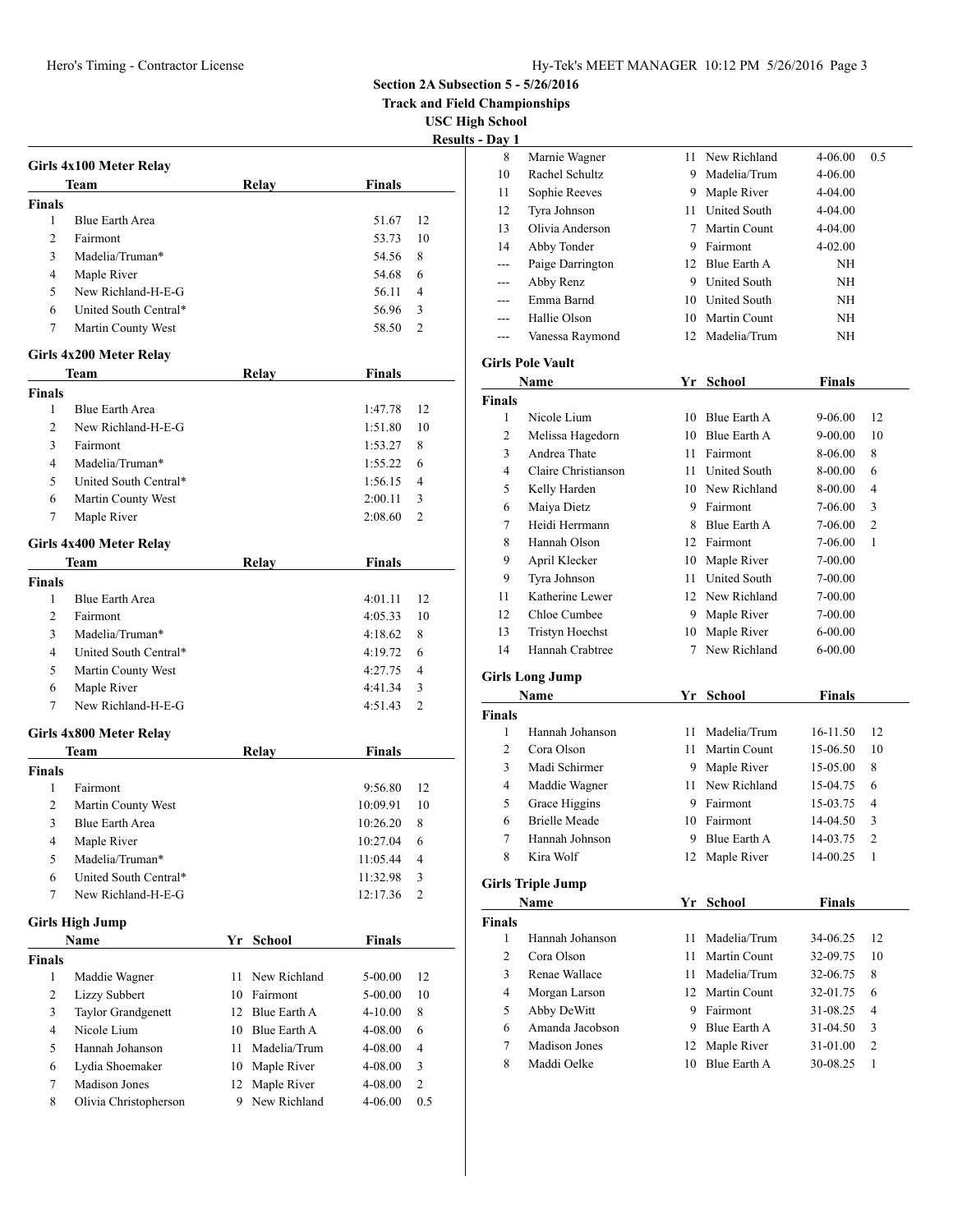**Track and Field Championships**

**USC High School**

|                |                                  |    |                     |                | vэu п<br><b>Resul</b> |
|----------------|----------------------------------|----|---------------------|----------------|-----------------------|
|                | <b>Girls Shot Put</b>            |    |                     |                |                       |
|                | Name                             | Yr | <b>School</b>       | Finals         |                       |
| <b>Finals</b>  |                                  |    |                     |                |                       |
| $\mathbf{1}$   | Allison Lardy                    | 10 | Fairmont            | 38-06.50       | 12                    |
| 2              | Brenna Cutler                    | 10 | Fairmont            | 38-05.50       | 10                    |
| 3              | Sophia Fisher                    |    | 12 New Richland     | 38-03.00       | 8                     |
| 4              | Amy Denn                         | 11 | Madelia/Trum        | 35-09.50       | 6                     |
| 5              | Lindsey Norman                   | 10 | Blue Earth A        | 35-06.50       | 4                     |
| 6              | Claire Cutler                    | 10 | Fairmont            | 34-11.00       | 3                     |
| 7              | Katherine Cory                   | 12 | <b>United South</b> | 34-10.00       | $\overline{c}$        |
| 8              | Nicole Sherer                    | 12 | Martin Count        | 33-02.50       | 1                     |
|                |                                  |    |                     |                |                       |
|                | <b>Girls Shot Put Wheelchair</b> |    |                     |                |                       |
|                | Name                             | Yr | <b>School</b>       | <b>Finals</b>  |                       |
| <b>Finals</b>  |                                  |    |                     |                |                       |
| $\mathbf{1}$   | Lilly Stiernagle                 | 8  | Maple River         | 5-05.50        | 1                     |
|                | <b>Girls Discus Throw</b>        |    |                     |                |                       |
|                | Name                             |    | Yr School           | Finals         |                       |
| <b>Finals</b>  |                                  |    |                     |                |                       |
| 1              | Brenna Cutler                    | 10 | Fairmont            | 113-06         | 12                    |
| 2              | Nicole Sherer                    | 12 | Martin Count        | 104-08         | 10                    |
| 3              | Katherine Cory                   | 12 | <b>United South</b> | 103-02         | 8                     |
| 4              | Alyssa Voyles                    | 12 | Madelia/Trum        | 102-08         | 6                     |
| 5              | Alexis Brolsma                   | 11 | Martin Count        | 95-06          | 4                     |
| 6              | Sophia Fisher                    | 12 | New Richland        | $92 - 10$      | 3                     |
| 7              | <b>Emily Eder</b>                | 12 | New Richland        | 92-00          | $\overline{c}$        |
| 8              | Samantha Ripley                  | 11 | Blue Earth A        | 90-03          | 1                     |
|                | <b>Boys 100 Meter Dash</b>       |    |                     |                |                       |
|                | Name                             |    | Yr School           | <b>Prelims</b> |                       |
|                | <b>Preliminaries</b>             |    |                     |                |                       |
| 1              | Prince Bade                      | 12 | Maple River         | 11.59Q         |                       |
| 2              | Josh Liljenquist                 | 12 | Fairmont            | 11.71Q         |                       |
| 3              | Roel Perales                     | 9  | United South        | 11.88Q         |                       |
| 4              | Dawson Burkhardt                 | 11 | Martin Count        | 12.08Q         |                       |
| 5              | <b>Carter Fellows</b>            | 12 | Madelia/Trum        | 12.24Q         |                       |
| 6              | Jordan Frandle                   | 11 | Blue Earth A        | 12.30Q         |                       |
| 7.             | Hunter Pederson                  | 9  | Maple River         | 12.48q         |                       |
| 8              | Austin Schwidder                 | 11 | Fairmont            | 12.63q         |                       |
| 9              | Cody Walters                     | 10 | Maple River         | 12.93          |                       |
| 10             | Dayton Nielsen                   |    | 12 Fairmont         | 13.10          |                       |
| 11             | Aaron Seath                      |    | 12 New Richland     | 13.15          |                       |
| 12             | Jacob Worlds                     |    | 12 Madelia/Trum     | 13.17          |                       |
| 13             |                                  |    | 9 Blue Earth A      |                |                       |
|                | Ben Babcock                      |    |                     | 13.27          |                       |
| 14             | Matt Anthonisen                  |    | 9 Martin Count      | 13.34          |                       |
| 15             | Lucas Hermann                    |    | 12 New Richland     | 13.56          |                       |
| 16             | Cameron Whiteside                | 11 | United South        | 13.97          |                       |
| 17             | Sam Schwartz                     | 9. | United South        | 16.00          |                       |
|                | <b>Boys 100 Meter Dash</b>       |    |                     |                |                       |
|                | Name                             | Yr | <b>School</b>       | <b>Finals</b>  |                       |
| <b>Finals</b>  |                                  |    |                     |                |                       |
| 1              | Josh Liljenquist                 | 12 | Fairmont            | 11.59          | 12                    |
| $\overline{c}$ | Prince Bade                      | 12 | Maple River         | 11.66          | 10                    |

| 3              | Dawson Burkhardt           | 11        | Martin Count        | 12.01<br>8              |
|----------------|----------------------------|-----------|---------------------|-------------------------|
| 4              | Roel Perales               | 9         | <b>United South</b> | 12.07<br>6              |
| 5              | Jordan Frandle             | 11        | Blue Earth A        | 4<br>12.39              |
| 6              | Hunter Pederson            |           | 9 Maple River       | 12.60<br>3              |
| 7              | Austin Schwidder           | 11        | Fairmont            | $\overline{2}$<br>12.69 |
| 8              | <b>Carter Fellows</b>      |           | 12 Madelia/Trum     | 1<br>12.72              |
|                | <b>Boys 200 Meter Dash</b> |           |                     |                         |
|                | Name                       |           | Yr School           | <b>Prelims</b>          |
|                | <b>Preliminaries</b>       |           |                     |                         |
| 1              | Prince Bade                | 12        | Maple River         | 23.41Q                  |
| 2              | Dawson Burkhardt           | 11        | Martin Count        | 24.38Q                  |
| 3              | <b>Bailey Olson</b>        | 12        | Blue Earth A        | 24.39Q                  |
| 4              | Angel Zamora               | 9         | Madelia/Trum        | 25.25Q                  |
| 5              | Chris Martens              |           | 10 United South     | 25.34Q                  |
| 6              | Zach Spande                |           | 10 Maple River      | 25.41Q                  |
| 7              | Agro Gushwa                | 8         | New Richland        | 25.61q                  |
| 8              | Austin Schwidder           | 11        | Fairmont            | 25.62q                  |
| 9              | NIck Steinhaus             |           | 12 Maple River      | 25.77                   |
| 10             | Dayton Nielsen             |           | 12 Fairmont         | 26.18                   |
| 11             | Santiago Mendoza           | 9         | <b>United South</b> | 26.68                   |
| 12             | Jordan Osborne             | 11.       | Madelia/Trum        | 27.29                   |
| 13             | <b>Brandon Kluver</b>      |           | 12 Martin Count     | 28.57                   |
| 14             | Cameron Whiteside          | 11.       | United South        | 28.62                   |
| 15             | Carl Ekstedt               | 12        | Blue Earth A        | 29.59                   |
|                | <b>Boys 200 Meter Dash</b> |           |                     |                         |
|                | Name                       |           | Yr School           | Finals                  |
| <b>Finals</b>  |                            |           |                     |                         |
| 1              | Prince Bade                |           | 12 Maple River      | 12<br>22.62             |
| 2              | <b>Bailey Olson</b>        |           | 12 Blue Earth A     | 23.27<br>10             |
| 3              | Dawson Burkhardt           | 11        | Martin Count        | 23.65<br>8              |
| 4              | Angel Zamora               | 9         | Madelia/Trum        | 24.62<br>6              |
| 5              | Austin Schwidder           | 11        | Fairmont            | 24.97<br>4              |
| 6              | Zach Spande                | 10        | Maple River         | 3<br>25.23              |
| 7              | Chris Martens              | 10        | United South        | 25.26<br>2              |
| 8              | Agro Gushwa                | 8         | New Richland        | 25.36<br>1              |
|                | <b>Boys 400 Meter Dash</b> |           |                     |                         |
|                | <b>Name</b>                | <u>Yr</u> | <b>School</b>       | <b>Finals</b>           |
| Finals         |                            |           |                     |                         |
| 1              | Wyatt Quiring              | 10        | Fairmont            | 50.98<br>12             |
| $\overline{c}$ | Angel Zamora               | 9         | Madelia/Trum        | 10<br>54.08             |
| 3              | Josh Flemming              | 11        | New Richland        | 8<br>54.54              |
| $\overline{4}$ | Airk Saathoff              | 11        | Maple River         | 6<br>55.39              |
| 5              | Agro Gushwa                | 8         | New Richland        | $\overline{4}$<br>56.47 |
| 6              | Santiago Mendoza           | 9         | United South        | 56.90<br>3              |
| $\overline{7}$ | <b>Brandon Kluver</b>      | 12        | Martin Count        | $\overline{c}$<br>57.61 |
| 8              | Ernie Arizmendi            | 11        | Madelia/Trum        | 57.93<br>1              |
| 9              | Nolan Mattison             | 9         | Maple River         | 57.93                   |
| 10             | Matt Anthonisen            | 9         | Martin Count        | 58.25                   |
|                |                            | 12        | Fairmont            | 58.66                   |
| 11             |                            |           |                     |                         |
| 12             | Jordan Osborne             | 11        | Madelia/Trum        | 59.27                   |
| 13             | Akeira Morrow              | 9         | Blue Earth A        | 59.83                   |
|                | Dayton Nielsen             |           |                     |                         |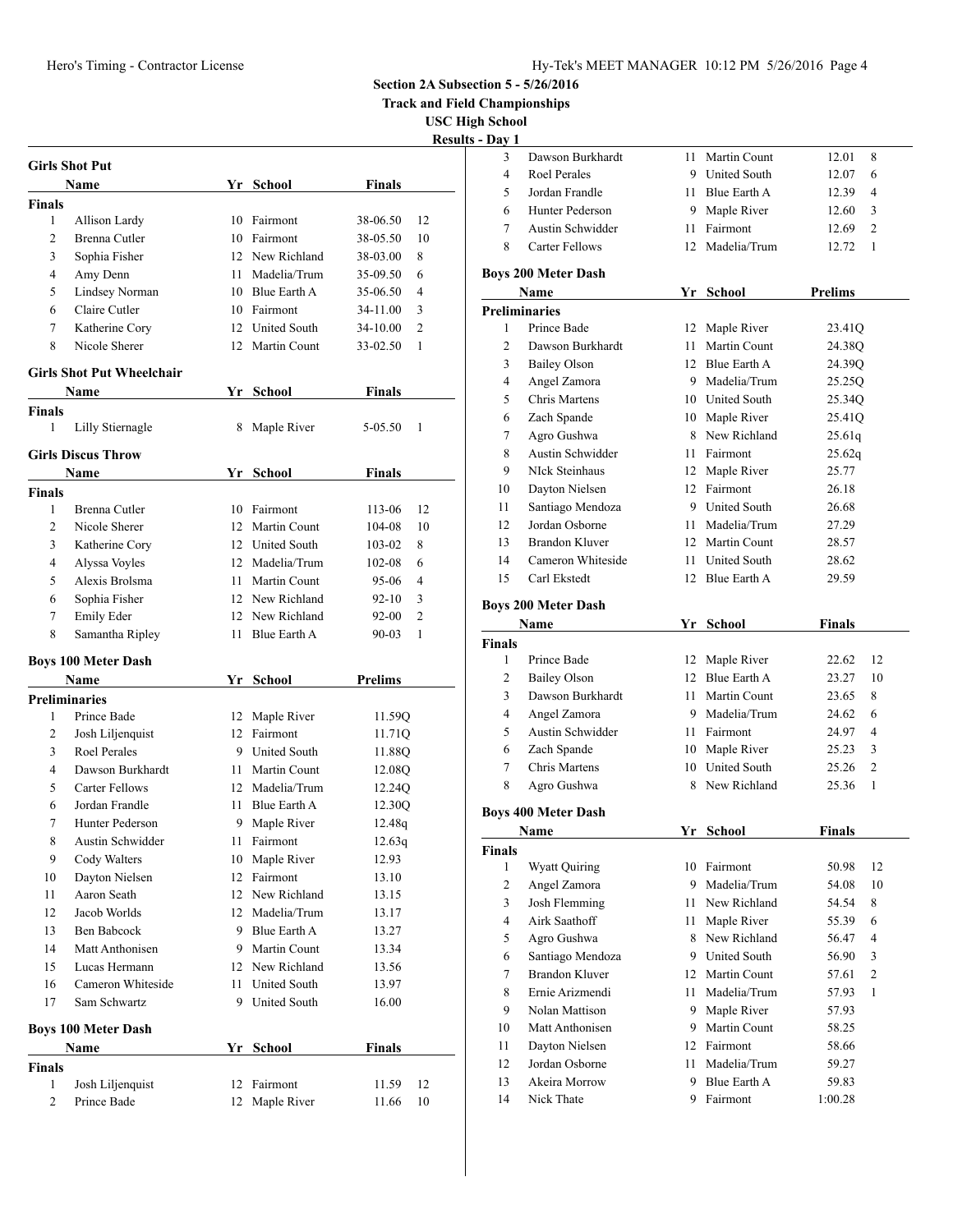## Hero's Timing - Contractor License Hy-Tek's MEET MANAGER 10:12 PM 5/26/2016 Page 5

**Section 2A Subsection 5 - 5/26/2016**

**Track and Field Championships**

**USC High School**

| <b>Results - Dav</b> |  |  |  |  |  |
|----------------------|--|--|--|--|--|
|                      |  |  |  |  |  |

|                            |                                                                                                                                                                                                                                                                                                                                                                                                                                                                                                                                                                                                                                                                                                                                                           |                                                                                                                                                                                                                                                                            |                                                                                                                                                                                                                                                                                                                                                                                                                                                                                                                                                                                                                                                                                                                                 | <b>Result</b>                                                                                                                                                                                                                                                                                                                                                                                                                                                                                                                         |
|----------------------------|-----------------------------------------------------------------------------------------------------------------------------------------------------------------------------------------------------------------------------------------------------------------------------------------------------------------------------------------------------------------------------------------------------------------------------------------------------------------------------------------------------------------------------------------------------------------------------------------------------------------------------------------------------------------------------------------------------------------------------------------------------------|----------------------------------------------------------------------------------------------------------------------------------------------------------------------------------------------------------------------------------------------------------------------------|---------------------------------------------------------------------------------------------------------------------------------------------------------------------------------------------------------------------------------------------------------------------------------------------------------------------------------------------------------------------------------------------------------------------------------------------------------------------------------------------------------------------------------------------------------------------------------------------------------------------------------------------------------------------------------------------------------------------------------|---------------------------------------------------------------------------------------------------------------------------------------------------------------------------------------------------------------------------------------------------------------------------------------------------------------------------------------------------------------------------------------------------------------------------------------------------------------------------------------------------------------------------------------|
|                            |                                                                                                                                                                                                                                                                                                                                                                                                                                                                                                                                                                                                                                                                                                                                                           |                                                                                                                                                                                                                                                                            |                                                                                                                                                                                                                                                                                                                                                                                                                                                                                                                                                                                                                                                                                                                                 |                                                                                                                                                                                                                                                                                                                                                                                                                                                                                                                                       |
|                            |                                                                                                                                                                                                                                                                                                                                                                                                                                                                                                                                                                                                                                                                                                                                                           |                                                                                                                                                                                                                                                                            |                                                                                                                                                                                                                                                                                                                                                                                                                                                                                                                                                                                                                                                                                                                                 |                                                                                                                                                                                                                                                                                                                                                                                                                                                                                                                                       |
|                            |                                                                                                                                                                                                                                                                                                                                                                                                                                                                                                                                                                                                                                                                                                                                                           |                                                                                                                                                                                                                                                                            |                                                                                                                                                                                                                                                                                                                                                                                                                                                                                                                                                                                                                                                                                                                                 |                                                                                                                                                                                                                                                                                                                                                                                                                                                                                                                                       |
|                            |                                                                                                                                                                                                                                                                                                                                                                                                                                                                                                                                                                                                                                                                                                                                                           |                                                                                                                                                                                                                                                                            |                                                                                                                                                                                                                                                                                                                                                                                                                                                                                                                                                                                                                                                                                                                                 |                                                                                                                                                                                                                                                                                                                                                                                                                                                                                                                                       |
|                            |                                                                                                                                                                                                                                                                                                                                                                                                                                                                                                                                                                                                                                                                                                                                                           |                                                                                                                                                                                                                                                                            |                                                                                                                                                                                                                                                                                                                                                                                                                                                                                                                                                                                                                                                                                                                                 |                                                                                                                                                                                                                                                                                                                                                                                                                                                                                                                                       |
| <b>Boys 800 Meter Run</b>  |                                                                                                                                                                                                                                                                                                                                                                                                                                                                                                                                                                                                                                                                                                                                                           |                                                                                                                                                                                                                                                                            |                                                                                                                                                                                                                                                                                                                                                                                                                                                                                                                                                                                                                                                                                                                                 |                                                                                                                                                                                                                                                                                                                                                                                                                                                                                                                                       |
|                            |                                                                                                                                                                                                                                                                                                                                                                                                                                                                                                                                                                                                                                                                                                                                                           |                                                                                                                                                                                                                                                                            |                                                                                                                                                                                                                                                                                                                                                                                                                                                                                                                                                                                                                                                                                                                                 |                                                                                                                                                                                                                                                                                                                                                                                                                                                                                                                                       |
|                            |                                                                                                                                                                                                                                                                                                                                                                                                                                                                                                                                                                                                                                                                                                                                                           |                                                                                                                                                                                                                                                                            |                                                                                                                                                                                                                                                                                                                                                                                                                                                                                                                                                                                                                                                                                                                                 |                                                                                                                                                                                                                                                                                                                                                                                                                                                                                                                                       |
|                            |                                                                                                                                                                                                                                                                                                                                                                                                                                                                                                                                                                                                                                                                                                                                                           |                                                                                                                                                                                                                                                                            |                                                                                                                                                                                                                                                                                                                                                                                                                                                                                                                                                                                                                                                                                                                                 | 12                                                                                                                                                                                                                                                                                                                                                                                                                                                                                                                                    |
|                            |                                                                                                                                                                                                                                                                                                                                                                                                                                                                                                                                                                                                                                                                                                                                                           |                                                                                                                                                                                                                                                                            |                                                                                                                                                                                                                                                                                                                                                                                                                                                                                                                                                                                                                                                                                                                                 | 10                                                                                                                                                                                                                                                                                                                                                                                                                                                                                                                                    |
|                            |                                                                                                                                                                                                                                                                                                                                                                                                                                                                                                                                                                                                                                                                                                                                                           |                                                                                                                                                                                                                                                                            |                                                                                                                                                                                                                                                                                                                                                                                                                                                                                                                                                                                                                                                                                                                                 | 8<br>6                                                                                                                                                                                                                                                                                                                                                                                                                                                                                                                                |
|                            |                                                                                                                                                                                                                                                                                                                                                                                                                                                                                                                                                                                                                                                                                                                                                           |                                                                                                                                                                                                                                                                            |                                                                                                                                                                                                                                                                                                                                                                                                                                                                                                                                                                                                                                                                                                                                 | $\overline{4}$                                                                                                                                                                                                                                                                                                                                                                                                                                                                                                                        |
|                            |                                                                                                                                                                                                                                                                                                                                                                                                                                                                                                                                                                                                                                                                                                                                                           |                                                                                                                                                                                                                                                                            |                                                                                                                                                                                                                                                                                                                                                                                                                                                                                                                                                                                                                                                                                                                                 |                                                                                                                                                                                                                                                                                                                                                                                                                                                                                                                                       |
|                            |                                                                                                                                                                                                                                                                                                                                                                                                                                                                                                                                                                                                                                                                                                                                                           |                                                                                                                                                                                                                                                                            |                                                                                                                                                                                                                                                                                                                                                                                                                                                                                                                                                                                                                                                                                                                                 | 3                                                                                                                                                                                                                                                                                                                                                                                                                                                                                                                                     |
|                            |                                                                                                                                                                                                                                                                                                                                                                                                                                                                                                                                                                                                                                                                                                                                                           |                                                                                                                                                                                                                                                                            |                                                                                                                                                                                                                                                                                                                                                                                                                                                                                                                                                                                                                                                                                                                                 | 2                                                                                                                                                                                                                                                                                                                                                                                                                                                                                                                                     |
|                            |                                                                                                                                                                                                                                                                                                                                                                                                                                                                                                                                                                                                                                                                                                                                                           |                                                                                                                                                                                                                                                                            |                                                                                                                                                                                                                                                                                                                                                                                                                                                                                                                                                                                                                                                                                                                                 | 1                                                                                                                                                                                                                                                                                                                                                                                                                                                                                                                                     |
|                            |                                                                                                                                                                                                                                                                                                                                                                                                                                                                                                                                                                                                                                                                                                                                                           |                                                                                                                                                                                                                                                                            |                                                                                                                                                                                                                                                                                                                                                                                                                                                                                                                                                                                                                                                                                                                                 |                                                                                                                                                                                                                                                                                                                                                                                                                                                                                                                                       |
|                            |                                                                                                                                                                                                                                                                                                                                                                                                                                                                                                                                                                                                                                                                                                                                                           |                                                                                                                                                                                                                                                                            |                                                                                                                                                                                                                                                                                                                                                                                                                                                                                                                                                                                                                                                                                                                                 |                                                                                                                                                                                                                                                                                                                                                                                                                                                                                                                                       |
|                            |                                                                                                                                                                                                                                                                                                                                                                                                                                                                                                                                                                                                                                                                                                                                                           |                                                                                                                                                                                                                                                                            |                                                                                                                                                                                                                                                                                                                                                                                                                                                                                                                                                                                                                                                                                                                                 |                                                                                                                                                                                                                                                                                                                                                                                                                                                                                                                                       |
|                            |                                                                                                                                                                                                                                                                                                                                                                                                                                                                                                                                                                                                                                                                                                                                                           |                                                                                                                                                                                                                                                                            |                                                                                                                                                                                                                                                                                                                                                                                                                                                                                                                                                                                                                                                                                                                                 |                                                                                                                                                                                                                                                                                                                                                                                                                                                                                                                                       |
|                            |                                                                                                                                                                                                                                                                                                                                                                                                                                                                                                                                                                                                                                                                                                                                                           |                                                                                                                                                                                                                                                                            |                                                                                                                                                                                                                                                                                                                                                                                                                                                                                                                                                                                                                                                                                                                                 |                                                                                                                                                                                                                                                                                                                                                                                                                                                                                                                                       |
|                            |                                                                                                                                                                                                                                                                                                                                                                                                                                                                                                                                                                                                                                                                                                                                                           |                                                                                                                                                                                                                                                                            |                                                                                                                                                                                                                                                                                                                                                                                                                                                                                                                                                                                                                                                                                                                                 |                                                                                                                                                                                                                                                                                                                                                                                                                                                                                                                                       |
|                            |                                                                                                                                                                                                                                                                                                                                                                                                                                                                                                                                                                                                                                                                                                                                                           |                                                                                                                                                                                                                                                                            |                                                                                                                                                                                                                                                                                                                                                                                                                                                                                                                                                                                                                                                                                                                                 |                                                                                                                                                                                                                                                                                                                                                                                                                                                                                                                                       |
|                            |                                                                                                                                                                                                                                                                                                                                                                                                                                                                                                                                                                                                                                                                                                                                                           |                                                                                                                                                                                                                                                                            |                                                                                                                                                                                                                                                                                                                                                                                                                                                                                                                                                                                                                                                                                                                                 |                                                                                                                                                                                                                                                                                                                                                                                                                                                                                                                                       |
|                            |                                                                                                                                                                                                                                                                                                                                                                                                                                                                                                                                                                                                                                                                                                                                                           |                                                                                                                                                                                                                                                                            |                                                                                                                                                                                                                                                                                                                                                                                                                                                                                                                                                                                                                                                                                                                                 |                                                                                                                                                                                                                                                                                                                                                                                                                                                                                                                                       |
|                            |                                                                                                                                                                                                                                                                                                                                                                                                                                                                                                                                                                                                                                                                                                                                                           |                                                                                                                                                                                                                                                                            |                                                                                                                                                                                                                                                                                                                                                                                                                                                                                                                                                                                                                                                                                                                                 |                                                                                                                                                                                                                                                                                                                                                                                                                                                                                                                                       |
| <b>Boys 1600 Meter Run</b> |                                                                                                                                                                                                                                                                                                                                                                                                                                                                                                                                                                                                                                                                                                                                                           |                                                                                                                                                                                                                                                                            |                                                                                                                                                                                                                                                                                                                                                                                                                                                                                                                                                                                                                                                                                                                                 |                                                                                                                                                                                                                                                                                                                                                                                                                                                                                                                                       |
|                            |                                                                                                                                                                                                                                                                                                                                                                                                                                                                                                                                                                                                                                                                                                                                                           |                                                                                                                                                                                                                                                                            |                                                                                                                                                                                                                                                                                                                                                                                                                                                                                                                                                                                                                                                                                                                                 |                                                                                                                                                                                                                                                                                                                                                                                                                                                                                                                                       |
|                            |                                                                                                                                                                                                                                                                                                                                                                                                                                                                                                                                                                                                                                                                                                                                                           |                                                                                                                                                                                                                                                                            |                                                                                                                                                                                                                                                                                                                                                                                                                                                                                                                                                                                                                                                                                                                                 |                                                                                                                                                                                                                                                                                                                                                                                                                                                                                                                                       |
|                            |                                                                                                                                                                                                                                                                                                                                                                                                                                                                                                                                                                                                                                                                                                                                                           |                                                                                                                                                                                                                                                                            |                                                                                                                                                                                                                                                                                                                                                                                                                                                                                                                                                                                                                                                                                                                                 | 12                                                                                                                                                                                                                                                                                                                                                                                                                                                                                                                                    |
|                            |                                                                                                                                                                                                                                                                                                                                                                                                                                                                                                                                                                                                                                                                                                                                                           |                                                                                                                                                                                                                                                                            |                                                                                                                                                                                                                                                                                                                                                                                                                                                                                                                                                                                                                                                                                                                                 | 10                                                                                                                                                                                                                                                                                                                                                                                                                                                                                                                                    |
|                            |                                                                                                                                                                                                                                                                                                                                                                                                                                                                                                                                                                                                                                                                                                                                                           |                                                                                                                                                                                                                                                                            |                                                                                                                                                                                                                                                                                                                                                                                                                                                                                                                                                                                                                                                                                                                                 | 8                                                                                                                                                                                                                                                                                                                                                                                                                                                                                                                                     |
|                            |                                                                                                                                                                                                                                                                                                                                                                                                                                                                                                                                                                                                                                                                                                                                                           |                                                                                                                                                                                                                                                                            |                                                                                                                                                                                                                                                                                                                                                                                                                                                                                                                                                                                                                                                                                                                                 | 6                                                                                                                                                                                                                                                                                                                                                                                                                                                                                                                                     |
|                            |                                                                                                                                                                                                                                                                                                                                                                                                                                                                                                                                                                                                                                                                                                                                                           |                                                                                                                                                                                                                                                                            |                                                                                                                                                                                                                                                                                                                                                                                                                                                                                                                                                                                                                                                                                                                                 | 4                                                                                                                                                                                                                                                                                                                                                                                                                                                                                                                                     |
|                            |                                                                                                                                                                                                                                                                                                                                                                                                                                                                                                                                                                                                                                                                                                                                                           |                                                                                                                                                                                                                                                                            |                                                                                                                                                                                                                                                                                                                                                                                                                                                                                                                                                                                                                                                                                                                                 | 3                                                                                                                                                                                                                                                                                                                                                                                                                                                                                                                                     |
|                            |                                                                                                                                                                                                                                                                                                                                                                                                                                                                                                                                                                                                                                                                                                                                                           |                                                                                                                                                                                                                                                                            |                                                                                                                                                                                                                                                                                                                                                                                                                                                                                                                                                                                                                                                                                                                                 | $\overline{c}$<br>1                                                                                                                                                                                                                                                                                                                                                                                                                                                                                                                   |
|                            |                                                                                                                                                                                                                                                                                                                                                                                                                                                                                                                                                                                                                                                                                                                                                           |                                                                                                                                                                                                                                                                            |                                                                                                                                                                                                                                                                                                                                                                                                                                                                                                                                                                                                                                                                                                                                 |                                                                                                                                                                                                                                                                                                                                                                                                                                                                                                                                       |
|                            |                                                                                                                                                                                                                                                                                                                                                                                                                                                                                                                                                                                                                                                                                                                                                           |                                                                                                                                                                                                                                                                            |                                                                                                                                                                                                                                                                                                                                                                                                                                                                                                                                                                                                                                                                                                                                 |                                                                                                                                                                                                                                                                                                                                                                                                                                                                                                                                       |
|                            |                                                                                                                                                                                                                                                                                                                                                                                                                                                                                                                                                                                                                                                                                                                                                           |                                                                                                                                                                                                                                                                            |                                                                                                                                                                                                                                                                                                                                                                                                                                                                                                                                                                                                                                                                                                                                 |                                                                                                                                                                                                                                                                                                                                                                                                                                                                                                                                       |
|                            |                                                                                                                                                                                                                                                                                                                                                                                                                                                                                                                                                                                                                                                                                                                                                           |                                                                                                                                                                                                                                                                            |                                                                                                                                                                                                                                                                                                                                                                                                                                                                                                                                                                                                                                                                                                                                 |                                                                                                                                                                                                                                                                                                                                                                                                                                                                                                                                       |
|                            |                                                                                                                                                                                                                                                                                                                                                                                                                                                                                                                                                                                                                                                                                                                                                           |                                                                                                                                                                                                                                                                            |                                                                                                                                                                                                                                                                                                                                                                                                                                                                                                                                                                                                                                                                                                                                 |                                                                                                                                                                                                                                                                                                                                                                                                                                                                                                                                       |
|                            |                                                                                                                                                                                                                                                                                                                                                                                                                                                                                                                                                                                                                                                                                                                                                           |                                                                                                                                                                                                                                                                            |                                                                                                                                                                                                                                                                                                                                                                                                                                                                                                                                                                                                                                                                                                                                 |                                                                                                                                                                                                                                                                                                                                                                                                                                                                                                                                       |
|                            |                                                                                                                                                                                                                                                                                                                                                                                                                                                                                                                                                                                                                                                                                                                                                           |                                                                                                                                                                                                                                                                            |                                                                                                                                                                                                                                                                                                                                                                                                                                                                                                                                                                                                                                                                                                                                 |                                                                                                                                                                                                                                                                                                                                                                                                                                                                                                                                       |
|                            |                                                                                                                                                                                                                                                                                                                                                                                                                                                                                                                                                                                                                                                                                                                                                           |                                                                                                                                                                                                                                                                            |                                                                                                                                                                                                                                                                                                                                                                                                                                                                                                                                                                                                                                                                                                                                 |                                                                                                                                                                                                                                                                                                                                                                                                                                                                                                                                       |
|                            |                                                                                                                                                                                                                                                                                                                                                                                                                                                                                                                                                                                                                                                                                                                                                           |                                                                                                                                                                                                                                                                            |                                                                                                                                                                                                                                                                                                                                                                                                                                                                                                                                                                                                                                                                                                                                 |                                                                                                                                                                                                                                                                                                                                                                                                                                                                                                                                       |
|                            |                                                                                                                                                                                                                                                                                                                                                                                                                                                                                                                                                                                                                                                                                                                                                           |                                                                                                                                                                                                                                                                            |                                                                                                                                                                                                                                                                                                                                                                                                                                                                                                                                                                                                                                                                                                                                 |                                                                                                                                                                                                                                                                                                                                                                                                                                                                                                                                       |
|                            |                                                                                                                                                                                                                                                                                                                                                                                                                                                                                                                                                                                                                                                                                                                                                           |                                                                                                                                                                                                                                                                            |                                                                                                                                                                                                                                                                                                                                                                                                                                                                                                                                                                                                                                                                                                                                 |                                                                                                                                                                                                                                                                                                                                                                                                                                                                                                                                       |
| <b>Boys 3200 Meter Run</b> |                                                                                                                                                                                                                                                                                                                                                                                                                                                                                                                                                                                                                                                                                                                                                           |                                                                                                                                                                                                                                                                            |                                                                                                                                                                                                                                                                                                                                                                                                                                                                                                                                                                                                                                                                                                                                 |                                                                                                                                                                                                                                                                                                                                                                                                                                                                                                                                       |
|                            |                                                                                                                                                                                                                                                                                                                                                                                                                                                                                                                                                                                                                                                                                                                                                           |                                                                                                                                                                                                                                                                            |                                                                                                                                                                                                                                                                                                                                                                                                                                                                                                                                                                                                                                                                                                                                 |                                                                                                                                                                                                                                                                                                                                                                                                                                                                                                                                       |
|                            |                                                                                                                                                                                                                                                                                                                                                                                                                                                                                                                                                                                                                                                                                                                                                           |                                                                                                                                                                                                                                                                            |                                                                                                                                                                                                                                                                                                                                                                                                                                                                                                                                                                                                                                                                                                                                 |                                                                                                                                                                                                                                                                                                                                                                                                                                                                                                                                       |
|                            |                                                                                                                                                                                                                                                                                                                                                                                                                                                                                                                                                                                                                                                                                                                                                           |                                                                                                                                                                                                                                                                            |                                                                                                                                                                                                                                                                                                                                                                                                                                                                                                                                                                                                                                                                                                                                 | 12                                                                                                                                                                                                                                                                                                                                                                                                                                                                                                                                    |
|                            |                                                                                                                                                                                                                                                                                                                                                                                                                                                                                                                                                                                                                                                                                                                                                           |                                                                                                                                                                                                                                                                            |                                                                                                                                                                                                                                                                                                                                                                                                                                                                                                                                                                                                                                                                                                                                 | 10                                                                                                                                                                                                                                                                                                                                                                                                                                                                                                                                    |
|                            | Name<br><b>Jackson Martins</b><br>Cody Walters<br>Ryan Lacher<br>Name<br>Fabian Riegelsberger<br>Trevor Lemmon<br>Will Keller<br>Chris Mulholland<br>Tyler Schlaak<br>Zach Vaske<br>Dylan Petersen<br>Dayton Pasch<br>Ramiro Zamora<br>Jorey Fischer<br>Cody Lane<br>Jacob Schuller<br>Noah Frelich<br>Darin Holmgren<br>Ben Huinker<br>Georic Musser<br>Carl Ekstedt<br>Pablo Fernandez<br>Name<br>Josh Sundblad<br>Nathan Willett<br>John Cole<br>Stephen Dobie<br>Thomas Mantor<br>Kolton Larson<br>Isaiah Lippert<br>Andrew Knewtson<br>Jorey Fischer<br>Jarly Godoy<br>Jacob Schuller<br>John Lagunas<br>Jonathan Schwartz<br>Ben Huinker<br>Derek Davis<br>Adam Mix<br>Franklin Huang<br>Pablo Fernandez<br>Name<br>Grant Strukel<br>Andrew Moeller | Finals  (Boys 400 Meter Dash)<br>8<br>10<br>11<br>11<br>12<br>12<br>11<br>12<br>12<br>10<br>10<br>7<br>12<br>10<br>9<br>11<br>12<br>11<br>10<br>12<br>12<br>12<br>10<br>12<br>10<br>12<br>9<br>11<br>12<br>12<br>10<br>9.<br>7<br>10<br>11<br>10<br>9<br>9<br>12<br>8<br>9 | Yr School<br>United South<br>Maple River<br><b>United South</b><br>Yr<br>School<br>Blue Earth A<br>Maple River<br>Maple River<br>United South<br>New Richland<br>Blue Earth A<br><b>Martin Count</b><br>Fairmont<br>Madelia/Trum<br>New Richland<br>Fairmont<br>New Richland<br>Madelia/Trum<br>Madelia/Trum<br>Fairmont<br>Maple River<br>Blue Earth A<br>Martin Count<br>Yr School<br>Fairmont<br>Fairmont<br>New Richland<br>Maple River<br>United South<br>Martin Count<br>Maple River<br>Maple River<br>New Richland<br>Madelia/Trum<br>New Richland<br>Madelia/Trum<br><b>United South</b><br>Fairmont<br>Madelia/Trum<br>Martin Count<br>Blue Earth A<br>Martin Count<br><b>School</b><br>Yr<br>Blue Earth A<br>Fairmont | <b>Finals</b><br>1:01.40<br>1:02.66<br>1:06.81<br><b>Finals</b><br>2:03.99<br>2:05.52<br>2:07.02<br>2:07.17<br>2:07.78<br>2:08.55<br>2:13.54<br>2:13.79<br>2:14.57<br>2:18.78<br>2:20.59<br>2:25.96<br>2:29.41<br>2:29.45<br>2:30.50<br>2:31.36<br>2:33.42<br>2:47.41<br><b>Finals</b><br>4:45.88<br>4:53.46<br>4:55.44<br>4:59.43<br>5:01.28<br>5:10.41<br>5:12.16<br>5:13.46<br>5:17.09<br>5:22.87<br>5:23.77<br>5:24.75<br>5:26.07<br>5:34.64<br>5:41.47<br>5:44.70<br>5:55.63<br>6:08.98<br><b>Finals</b><br>10:38.59<br>10:43.21 |

| ау 1           |                       |    |                     |          |                |
|----------------|-----------------------|----|---------------------|----------|----------------|
| 3              | Colton Ziegler        | 12 | Maple River         | 10:45.57 | 8              |
| $\overline{4}$ | Thomas Mantor         | 12 | <b>United South</b> | 10:48.35 | 6              |
| 5              | Nathan Willett        | 10 | Fairmont            | 10:49.39 | 4              |
| 6              | Jake Lewis            | 7  | Martin Count        | 11:22.10 | 3              |
| 7              | Darrian Kueker        | 9  | Fairmont            | 11:30.77 | $\overline{2}$ |
| 8              | Hunter Malwitz        | 10 | <b>United South</b> | 11:30.81 | 1              |
| 9              | <b>Easton Gregory</b> | 7  | Martin Count        | 11:33.98 |                |
| 10             | <b>Blake Jenkins</b>  | 11 | Maple River         | 11:51.13 |                |
| 11             | Caleb Hubbard         | 10 | <b>United South</b> | 11:53.58 |                |
| 12             | Ben Lewer             | 10 | New Richland        | 12:00.04 |                |
| 13             | Adam Mix              | 9  | Martin Count        | 12:16.28 |                |
| 14             | <b>Bryant Berhow</b>  | 8  | Madelia/Trum        | 12:24.64 |                |
| 15             | Ryan Lassas           | 12 | Madelia/Trum        | 12:28.97 |                |
| 16             | Andrew Knewtson       | 12 | Maple River         | 12:39.06 |                |
| 17             | Jager Beck            | 9  | New Richland        | 13:07.68 |                |
| 18             | Sun Warntat           | 12 | Madelia/Trum        | 13:24.17 |                |
| 19             | Orin Mely             | 10 | New Richland        | 14:40.98 |                |

#### **Boys 110 Meter Hurdles**

| Name |                       | Yr | <b>School</b>       | Prelims |  |
|------|-----------------------|----|---------------------|---------|--|
|      | <b>Preliminaries</b>  |    |                     |         |  |
| 1    | Brandon Olson         | 12 | Blue Earth A        | 16.40O  |  |
| 2    | <b>Travis Thiesse</b> | 12 | Fairmont            | 17.26Q  |  |
| 3    | Gunnar Fering         | 9  | Blue Earth A        | 16.750  |  |
| 4    | Chris Lebert          | 9  | Fairmont            | 17.35Q  |  |
| 5    | Seth Becker           | 11 | Blue Earth A        | 16.84q  |  |
| 6    | Noah Decker           | 11 | Maple River         | 17.53q  |  |
| 7    | Brady Agrimson        | 9  | New Richland        | 17.66g  |  |
| 8    | Lucas Simpson         | 10 | Fairmont            | 17.73q  |  |
| 9    | Thomas Gomez-Acebo    | 11 | Maple River         | 18.36   |  |
| 10   | Jeven Poland          | 12 | <b>United South</b> | 18.44   |  |
| 11   | Justin Dallman        | 11 | <b>United South</b> | 19.34   |  |
| 12   | Andrew Albrecht       | 12 | Maple River         | 19.72   |  |
| 13   | Colby Williamson      | 10 | Martin Count        | 20.58   |  |
| 14   | Matt Holm             | 10 | Martin Count        | 22.17   |  |
| 15   | Nick Potthoff         | 9  | Martin Count        | 24.01   |  |

## **Boys 110 Meter Hurdles**

| Name           |                               | Yr | <b>School</b> | <b>Finals</b> |                |
|----------------|-------------------------------|----|---------------|---------------|----------------|
| <b>Finals</b>  |                               |    |               |               |                |
| 1              | Brandon Olson                 | 12 | Blue Earth A  | 16.35         | 12             |
| 2              | Gunnar Fering                 | 9  | Blue Earth A  | 16.72         | 10             |
| 3              | Seth Becker                   | 11 | Blue Earth A  | 16.94         | 8              |
| $\overline{4}$ | Noah Decker                   | 11 | Maple River   | 17.22         | 6              |
| 5              | <b>Travis Thiesse</b>         | 12 | Fairmont      | 17.46         | 4              |
| 6              | Chris Lebert                  | 9  | Fairmont      | 17.76         | 3              |
| 7              | Brady Agrimson                | 9  | New Richland  | 17.90         | $\overline{c}$ |
| 8              | Lucas Simpson                 | 10 | Fairmont      | 18.43         | 1              |
|                | <b>Boys 300 Meter Hurdles</b> |    |               |               |                |
| Name           |                               | Yг | School        | Finals        |                |
| <b>Finals</b>  |                               |    |               |               |                |
| 1              | <b>Brandon Olson</b>          | 12 | Blue Earth A  | 42.41         | 12             |
| 2              | Seth Becker                   | 11 | Blue Earth A  | 43.10         | 10             |
| 3              | Brady Agrimson                | 9  | New Richland  | 43.30         | 8              |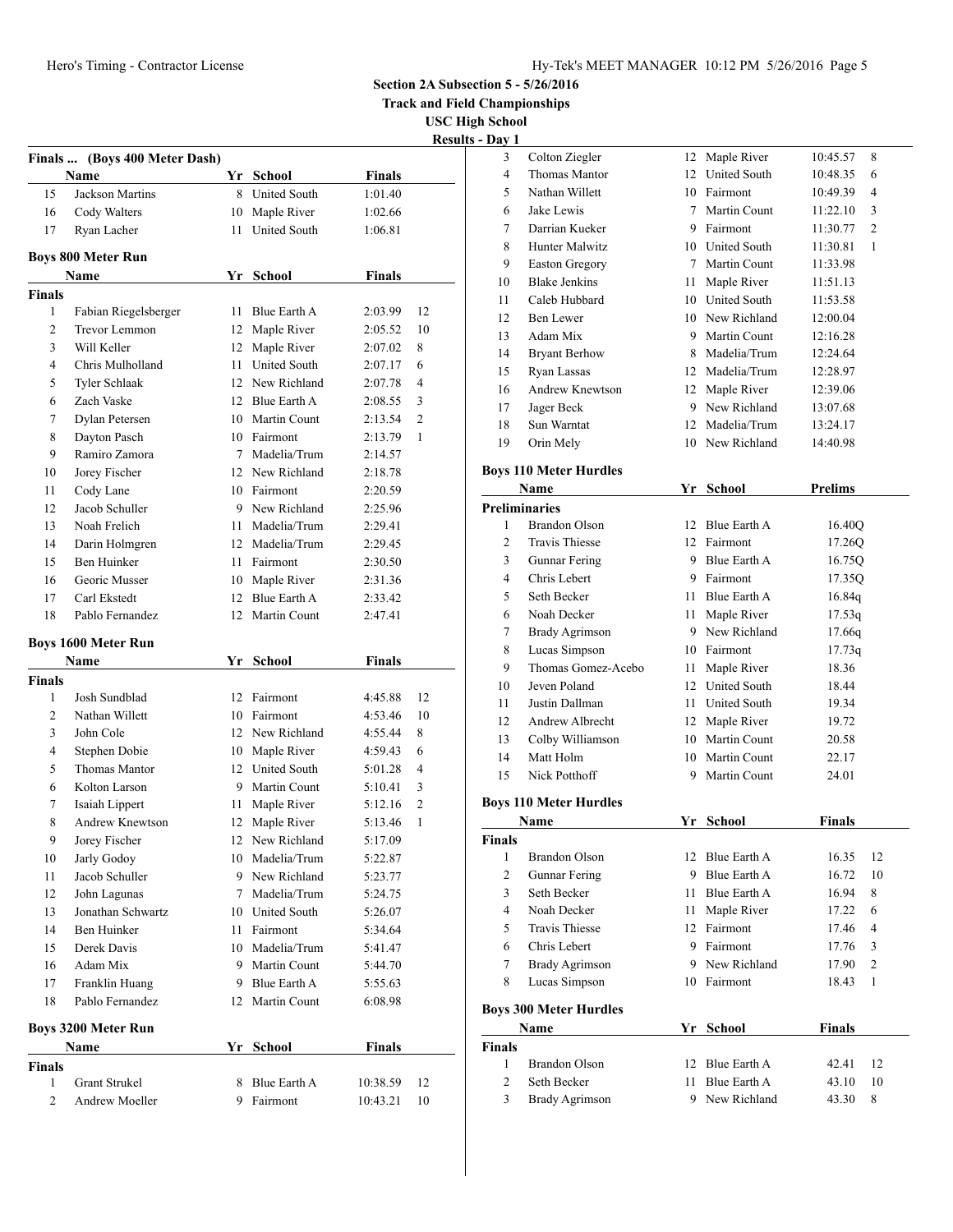**Track and Field Championships**

**USC High School Results - Day 1**

|                |                                  |      |                 |               | rest |
|----------------|----------------------------------|------|-----------------|---------------|------|
|                | Finals  (Boys 300 Meter Hurdles) |      |                 |               |      |
|                | Name                             |      | Yr School       | <b>Finals</b> |      |
| 4              | Gunnar Fering                    |      | 9 Blue Earth A  | 43.52         | 6    |
| 5              | <b>Travis Thiesse</b>            |      | 12 Fairmont     | 44.99         | 4    |
| 6              | Jeven Poland                     |      | 12 United South | 45.27         | 3    |
| 7              | Noah Decker                      |      | 11 Maple River  | 45.75         | 2    |
| 8              | Chris Lebert                     |      | 9 Fairmont      | 45.82         | 1    |
| 9              | Mason Ferber                     |      | 8 New Richland  | 49.23         |      |
| 10             | Colby Williamson                 |      | 10 Martin Count | 50.41         |      |
| 11             | Matt Holm                        |      | 10 Martin Count | 50.64         |      |
| 12             | Justin Dallman                   | 11 - | United South    | 51.58         |      |
| 13             | Nick Potthoff                    |      | 9 Martin Count  | 54.51         |      |
|                | <b>Boys 4x100 Meter Relay</b>    |      |                 |               |      |
|                | Team                             |      | Relay           | <b>Finals</b> |      |
| <b>Finals</b>  |                                  |      |                 |               |      |
| $\mathbf{1}$   | Fairmont                         |      |                 | 44.54         | 12   |
| $\overline{c}$ | Madelia/Truman*                  |      |                 | 46.71         | 10   |
| 3              | Blue Earth Area                  |      |                 | 47.59         | 8    |
| 4              | Martin County West               |      |                 | 48.10         | 6    |
| 5              | Maple River                      |      |                 | 48.17         | 4    |
| 6              | United South Central*            |      |                 | 49.54         | 3    |
| 7              | New Richland-H-E-G               |      |                 | 49.74         | 2    |
|                |                                  |      |                 |               |      |
|                | <b>Boys 4x200 Meter Relay</b>    |      |                 |               |      |
|                | Team                             |      | Relay           | <b>Finals</b> |      |
| <b>Finals</b>  |                                  |      |                 |               |      |
| 1              | Fairmont                         |      |                 | 1:32.08       | 12   |
| 2              | United South Central*            |      |                 | 1:37.03       | 10   |
| 3              | Madelia/Truman*                  |      |                 | 1:37.36       | 8    |
| 4              | Maple River                      |      |                 | 1:39.90       | 6    |
| 5<br>6         | New Richland-H-E-G               |      |                 | 1:43.42       | 4    |
|                | Blue Earth Area                  |      |                 | 1:44.32       | 3    |
|                | <b>Boys 4x400 Meter Relay</b>    |      |                 |               |      |
|                | Team                             |      | Relay           | <b>Finals</b> |      |
| <b>Finals</b>  |                                  |      |                 |               |      |
| 1              | Fairmont                         |      |                 | 3:29.53       | 12   |
| $\overline{c}$ | New Richland-H-E-G               |      |                 | 3:38.41       | 10   |
| 3              | Blue Earth Area                  |      |                 | 3:43.81       | 8    |
| 4              | Madelia/Truman*                  |      |                 | 3:44.72       | 6    |
| 5              | United South Central*            |      |                 | 3:46.06       | 4    |
| 6              | Maple River                      |      |                 | 3:50.70       | 3    |
| 7              | Martin County West               |      |                 | 4:02.98       | 2    |
|                | <b>Boys 4x800 Meter Relay</b>    |      |                 |               |      |
|                | <b>Team</b>                      |      | <b>Relay</b>    | <b>Finals</b> |      |
| <b>Finals</b>  |                                  |      |                 |               |      |
| 1              | Fairmont                         |      |                 | 8:17.64       | 12   |
| 2              | New Richland-H-E-G               |      |                 | 8:21.19       | 10   |
| 3              | Maple River                      |      |                 | 8:32.91       | 8    |
| 4              | <b>Blue Earth Area</b>           |      |                 | 9:21.70       | 6    |
| 5              | Martin County West               |      |                 | 9:27.24       | 4    |
| 6              | Madelia/Truman*                  |      |                 | 9:37.42       | 3    |
| 7              | United South Central*            |      |                 | 9:39.15       | 2    |

|                | <b>Boys High Jump</b>   |    |                     |               |     |
|----------------|-------------------------|----|---------------------|---------------|-----|
|                | Name                    |    | Yr School           | <b>Finals</b> |     |
| <b>Finals</b>  |                         |    |                     |               |     |
| 1              | Noah Greenfield         | 12 | Maple River         | $6 - 00.00$   | 12  |
| 2              | Lucas Simpson           | 10 | Fairmont            | $6 - 00.00$   | 10  |
| 3              | Trevor Lemmon           | 12 | Maple River         | 5-10.00       | 8   |
| 4              | Kyle Schultz            |    | 12 Madelia/Trum     | 5-10.00       | 6   |
| 5              | Agro Gushwa             |    | 8 New Richland      | 5-08.00       | 3.5 |
| 5              | <b>Brady Agrimson</b>   |    | 9 New Richland      | 5-08.00       | 3.5 |
| 7              | Tyler Johnson           |    | 11 Fairmont         | 5-04.00       | 2   |
| 8              | Andrew Ringnell         |    | 11 Martin Count     | 5-04.00       | 1   |
| 9              | Clayton Johnson         |    | 10 Blue Earth A     | 5-04.00       |     |
| 10             | Hayden Berhow           |    | 9 Fairmont          | 5-04.00       |     |
| 11             | Jacob Schuller          |    | 9 New Richland      | 5-04.00       |     |
| 12             | Austin Denn             |    | 12 Madelia/Trum     | 5-02.00       |     |
| 13             | Thomas Mantor           |    | 12 United South     | 5-02.00       |     |
| 14             | Ben Trio                |    | 8 Maple River       | 5-00.00       |     |
| 15             | Hunter Malwitz          |    | 10 United South     | 5-00.00       |     |
| ---            | Zach Lorenz             | 11 | <b>United South</b> | NΗ            |     |
| $---$          | Matt Holm               |    | 10 Martin Count     | NΗ            |     |
| ---            | Nick Potthoff           | 9. | Martin Count        | NΗ            |     |
|                |                         |    |                     |               |     |
|                | <b>Boys Pole Vault</b>  |    |                     |               |     |
|                | Name                    |    | Yr School           | <b>Finals</b> |     |
| <b>Finals</b>  |                         |    |                     |               |     |
| 1              | Reid Hanson             | 11 | Maple River         | 11-06.00      | 12  |
| 2              | Levi Bulfer             | 11 | Fairmont            | 11-00.00      | 10  |
| 3              | Jeven Poland            |    | 12 United South     | 10-06.00      | 8   |
| 4              | Cody Walters            |    | 10 Maple River      | 10-00.00      | 6   |
| 5              | Austin Schwidder        |    | 11 Fairmont         | 9-06.00       | 4   |
| 6              | Nick Thate              |    | 9 Fairmont          | 9-06.00       | 3   |
| 7              | Jonathan Schwartz       |    | 10 United South     | 9-06.00       | 2   |
| 8              | Dustyn Schmidt          | 11 | Maple River         | 8-06.00       | 1   |
|                | Brenden McMann          |    | 10 New Richland     | NH            |     |
| ---            | Thomas Lindsey          | 8  | Blue Earth A        | NΗ            |     |
| $\overline{a}$ | John Mantor             | 9  | <b>United South</b> | NΗ            |     |
|                | <b>Boys Long Jump</b>   |    |                     |               |     |
|                | Name                    |    | Yr School           | <b>Finals</b> |     |
| <b>Finals</b>  |                         |    |                     |               |     |
| $\mathbf{1}$   | Prince Bade             | 12 | Maple River         | 19-06.50      | 12  |
| $\sqrt{2}$     | Noah Greenfield         | 12 | Maple River         | 19-05.00      | 10  |
| 3              | Peter Erickson          | 12 | Fairmont            | 19-04.50      | 8   |
| 4              | Cody Fischer            |    | 10 Fairmont         | 18-11.75      | 6   |
| 5              | Derrick VanHee          |    | 12 Madelia/Trum     | 18-02.00      | 4   |
| 6              | Josh Sletta             | 9. | Madelia/Trum        | 17-10.25      | 3   |
| 7              | John Cole               | 12 | New Richland        | 17-02.50      | 2   |
| 8              | Ernie Arizmendi         | 11 | Madelia/Trum        | 17-01.00      | 1   |
|                |                         |    |                     |               |     |
|                | <b>Boys Triple Jump</b> |    |                     |               |     |
| Name           |                         |    | Yr School           | <b>Finals</b> |     |
| Finals         |                         |    |                     |               |     |
| 1              | Noah Greenfield         | 12 | Maple River         | 40-06.50      | 12  |
| 2              | Camden Bowers           | 12 | Blue Earth A        | 40-03.00      | 10  |
|                |                         |    |                     |               |     |